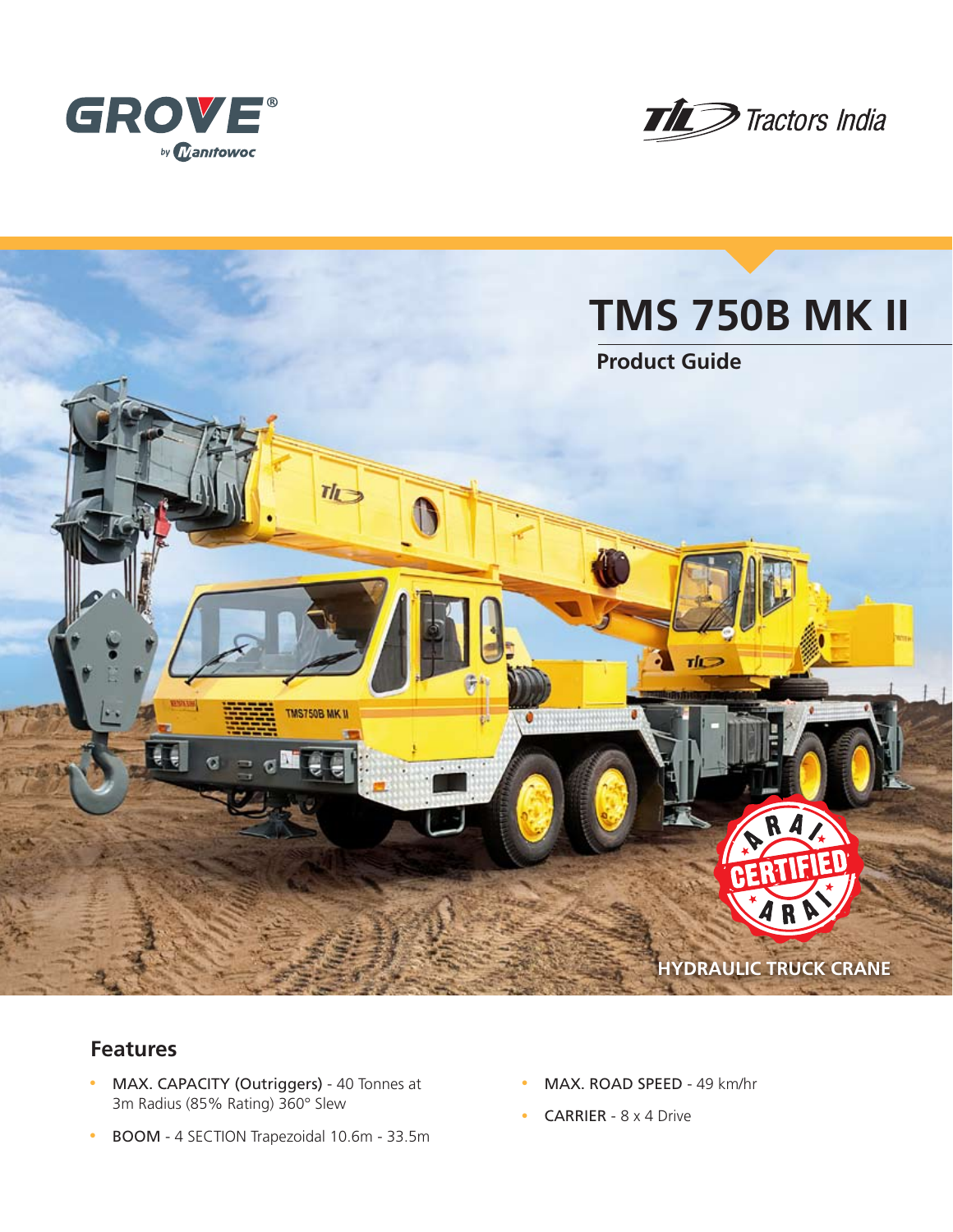### **BOOM**

4-section, telescopic, trapezoidal, full power, sequencedsynchronized boom. Fabricated from high strength low alloy steel plates. Telescopic sections slide on adjustable and replaceable low friction wear resistance pads.

Telescoping Range: 10.6m - 33.5m Maximum tip height: 35.9m

#### **BOOM NOSE**

Four nylatron sheaves mounted on heavy duty tapered roller bearings with removable pin-type rope guard.

#### **BOOM DERRICKING**

Single double acting hydraulic cylinder with integral holding valve.

#### **BOOM ANGLE**

Maximum 78°, Minimum -2.4°.

## **SUPERSTRUCTURE FRAME**

Fabricated from high tensile steel plates and sections.

#### **SLEW SYSTEM**

Ball bearing swing circle with 360° continuous rotation. Planetary "Glide-Swing" with foot applied multi-disc wet brake. Spring applied hydraulically released parking brake. Mechanical house lock operated from cab. Free slew facility provided.

#### **SLEW SPEED**

Limited to 2 rev./min. (Unladen) for controlled operation.

#### **HOIST SYSTEM**

Power up and down, equal speed, planetary reduction with integral automatic spring applied multidisc brake on grooved hoist barrel. Hoist drum fitted with third wrap indicator.

Non Spin Hoist Rope: 19mm (3/4") dia & length 152m. Max. Permissible Line Pull: 5860kg.

Line Speed: 75m/min. (Unladen)- Top layer.

# **HOOK BLOCK**

45 MT, 4 sheaves.

## **COUNTERWEIGHT**

Bolted to Superstructure. Weight - 6113Kg.

### **CRANE CONTROLS**

Joystick controls are in operator's cab for slewing, telescoping, hoisting and derricking with independent or simultaneous operation of crane motions.

#### **HYDRAULIC SYSTEM**

Pump – 3 Sec. gear pump driven through gearbox PTO Engine driven steering pump.

Valves – 3 nos. Over centre control valves with built-in pressure relief.

Filter – Return line type, full flow with bypass protection and service indicator. Replaceable cartridge.

Reservoir – 390 liters capacity fitted with filter, external sight gauge, clean out access, strap mounted to frame.

Oil Cooler – Remote mounted, thermostatically controlled electric motor driven fan.

# **LOAD MOMENT INDICATOR & ANTI-TWO BLOCK SYSTEM**

Electronic load moment indicator system with audiovisual warning & control lever lockout indicates electronic display of boom angle, length, radius, relative load moment, permissible load, load indication & warning of impending two block condition. Motion cut off to ensure the safe operation with load for tele, derrick & hoist motions.

#### **SAFETY SYSTEM**

Pendent Limit Switch on boom head for over hoist. Third wrap indicator on hoist barrel to ensure 3 turns of rope on hoist drum. Hydraulic relief valves protect pumps and structures from excessive pressure. Lock and counterbalance valves fitted on derrick, telescopic and outrigger cylinders to sustain rams in the event of hydraulic failure.

#### **OPERATOR'S CAB**

Totally enclosed steel construction, full vision type, windows fitted with toughened safety glass including front windscreen. Adjustable operator's seat, cab interior light, electric fan, electric horn, electric windshield wiper and lockable sliding door. Ergonomically designed cab and controller layout to give fatigue free operator's comfort.

#### **OPTIONAL EQUIPMENT**

9.7m Fixed Swingaway Extension Auxiliary Hoist Single Sheave Hookblock - 15 MT Fire Extinguisher Rotating Beacon Lamp Spark Arrestor Headache Ball - 10 MT

**TMS 750B MK II**

**TMS 750B MK II**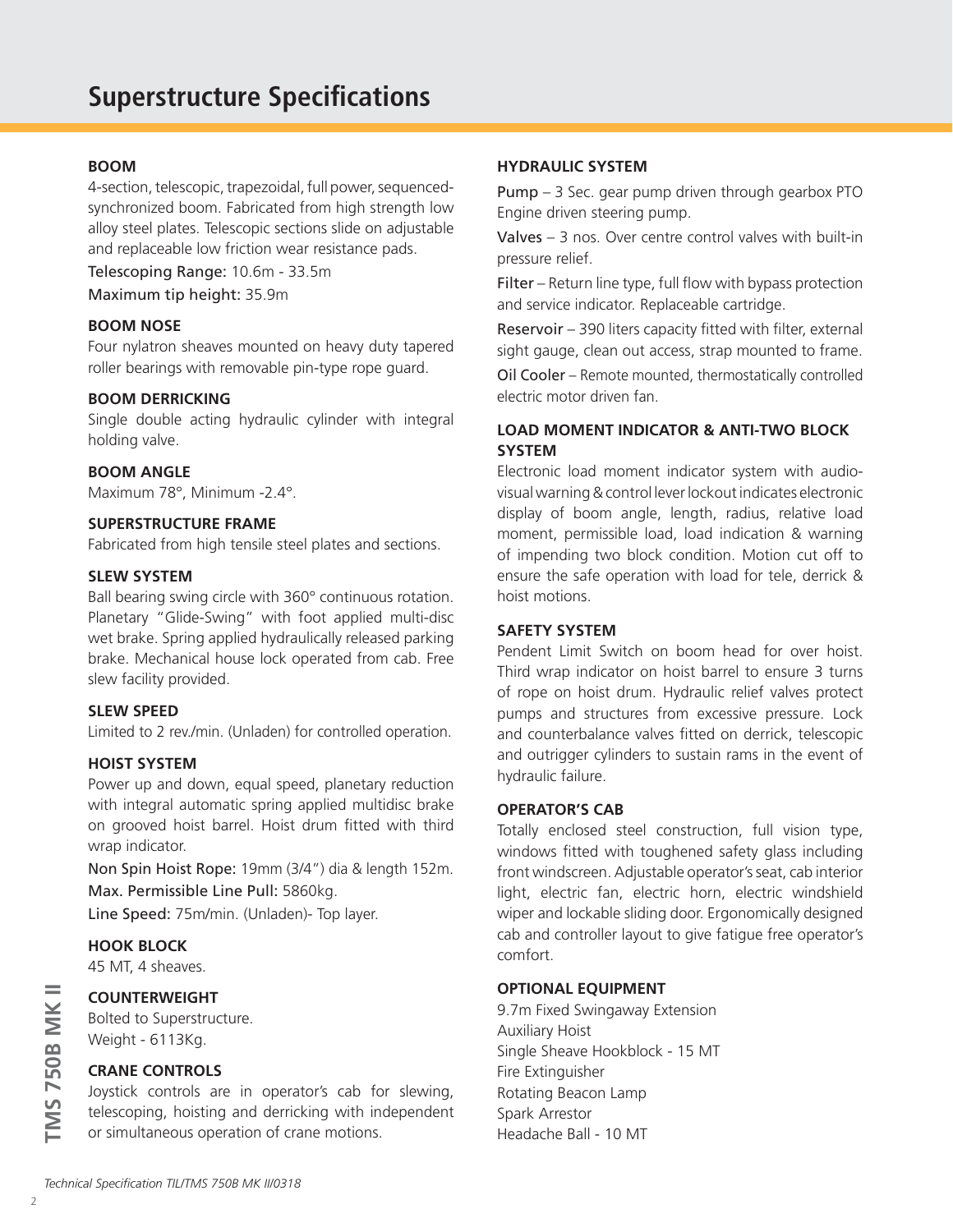

WORKING RANGE DIAGRAM (BOOM DEFLECTION NOT SHOWN)

#### NOTE:

The above heights of lift and boom angles are based on a straight (unladen) boom and allowance should be made for boom deflections obtained under laden conditions.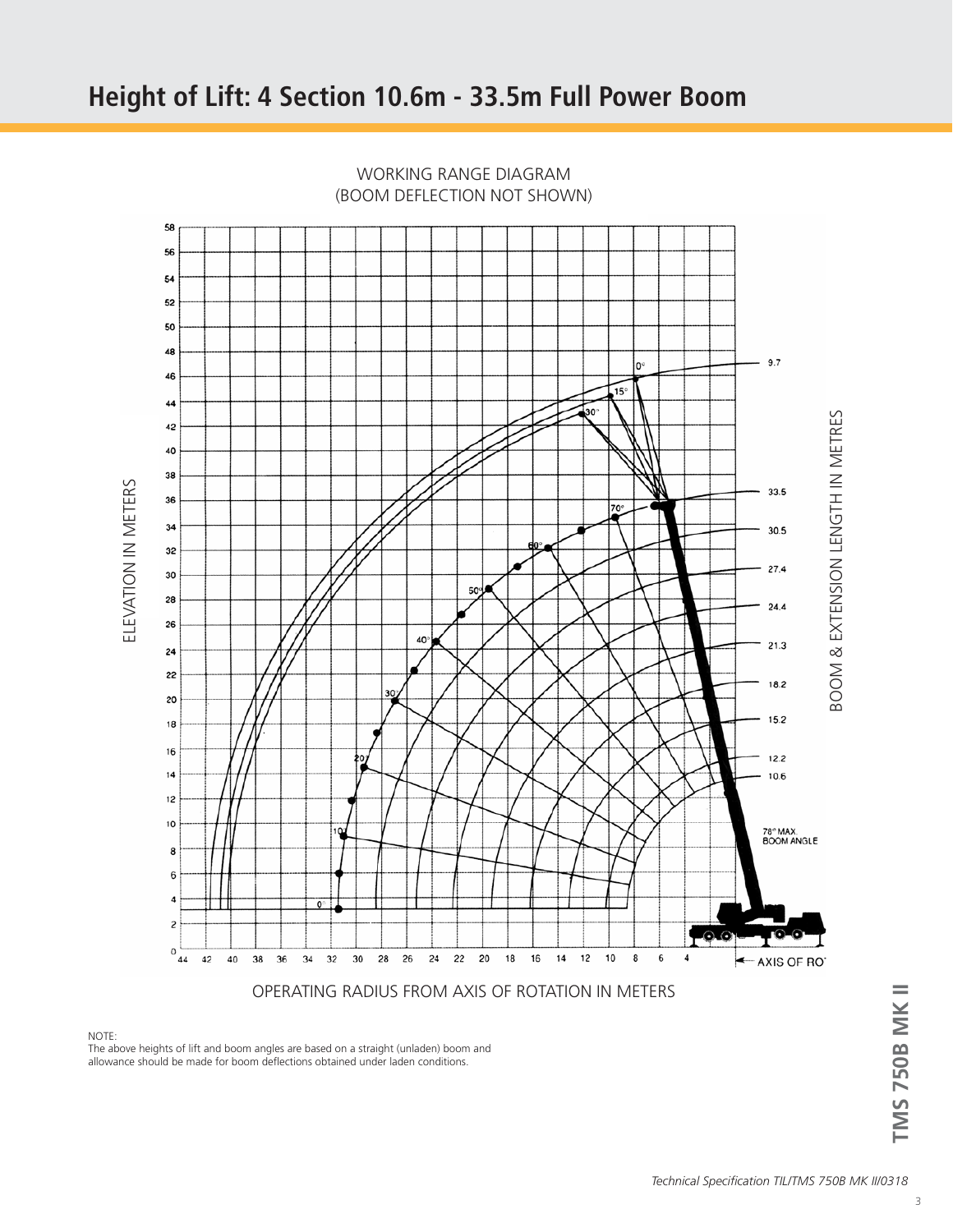#### **Main Boom - On Outriggers Fully Extended - 360°**

| Radius                                                   | Main Boom Length in Meters |                  |                  |                  |                  |                  |                  |                  |                 |
|----------------------------------------------------------|----------------------------|------------------|------------------|------------------|------------------|------------------|------------------|------------------|-----------------|
| in<br><b>Meters</b><br>(m)                               | 10.6                       | 12.2             | 15.2             | $*18.2$          | 21.3             | 24.4             | 27.4             | 30.5             | 33.5            |
| 3                                                        | 40,000<br>(66)             | 30,975<br>(69.5) | 26,475<br>(74)   |                  |                  |                  |                  |                  |                 |
| 3.5                                                      | 31,875<br>(63)             | 29,400<br>(67)   | 25,450<br>(72)   | 20,250<br>(75.5) |                  |                  |                  |                  |                 |
| 4                                                        | 28,725<br>(60)             | 27,550<br>(64.5) | 24,300<br>(70)   | 19,825<br>(73.5) |                  |                  |                  |                  |                 |
| 4.5                                                      | 26,600<br>(56.5)           | 25,400<br>(61.5) | 23,400<br>(68)   | 19,250<br>(72)   | 16,150<br>(75)   | 14,950<br>(77)   |                  |                  |                 |
| 5                                                        | 24,525<br>(53)             | 23,500<br>(58.5) | 22,500<br>(66)   | 17,975<br>(70.5) | 15,700<br>(73.5) | 14,300<br>(76)   |                  |                  |                 |
| 6                                                        | 21,500<br>(45)             | 21,100<br>(52.5) | 21,000<br>(61.5) | 15,475<br>(67)   | 13,975<br>(70.5) | 12,825<br>(73.5) | 11,550<br>(75.5) | 10,550<br>(77.5) |                 |
| 6.5                                                      | 20,500<br>(41)             | 20,500<br>(49.5) | 20,500<br>(59.5) | 14,425<br>(65)   | 13,125<br>(69)   | 12,125<br>(72.5) | 11,075<br>(74.5) | 10,150<br>(76.5) |                 |
| $\overline{7}$                                           | 18,000<br>(36)             | 18,000<br>(46)   | 18,000<br>(57)   | 13,550<br>(63.5) | 12,350<br>(67.5) | 11,500<br>(71)   | 10,600<br>(73.5) | 9,755<br>(75.5)  | 8,390<br>(77.5) |
| 8                                                        | 13,950<br>(23)             | 15,000<br>(38.5) | 15,000<br>(52)   | 12,025<br>(59.5) | 10,900<br>(64.5) | 10,375<br>(68.5) | 9,650<br>(71.5)  | 8,910<br>(73.5)  | 8,060<br>(75.5) |
| 9                                                        |                            | 13,375<br>(29)   | 13,000<br>(47)   | 10,750<br>(56)   | 9,740<br>(61.5)  | 9,380<br>(66)    | 8,860<br>(69)    | 8,070<br>(71.5)  | 7,265<br>(73.5) |
| 10                                                       |                            | 8,385<br>(11.5)  | 10,950<br>(41)   | 9,690<br>(51.5)  | 8,765<br>(58.5)  | 8,465<br>(63)    | 7,985<br>(66.5)  | 7,340<br>(69.5)  | 6,595<br>(72)   |
| 12                                                       |                            |                  | 8,045<br>(26)    | 7,875<br>(42.5)  | 7,235<br>(51.5)  | 6,965<br>(57.5)  | 6,545<br>(62)    | 6,140<br>(65.5)  | 5,530<br>(68)   |
| 14                                                       |                            |                  |                  | 5,820<br>(31.5)  | 6,030<br>(44)    | 5,845<br>(51.5)  | 5.470<br>(57)    | 5,115<br>(61)    | 4,720<br>(64.5) |
| 16                                                       |                            |                  |                  | 3,650<br>(11)    | 4,705<br>(35)    | 4,970<br>(45)    | 4,640<br>(51.5)  | 4,320<br>(56.5)  | 4,080<br>(60.5) |
| 18                                                       |                            |                  |                  |                  | 3,650<br>(22.5)  | 3,900<br>(37.5)  | 3,975<br>(46)    | 3,685<br>(51.5)  | 3,480<br>(56)   |
| 20                                                       |                            |                  |                  |                  |                  | 3,060<br>(28)    | 3,260<br>(39)    | 3,165<br>(46.5)  | 2,980<br>(51.5) |
| 22                                                       |                            |                  |                  |                  |                  | 2,400<br>(11.5)  | 2,610<br>(31.5)  | 2,735<br>(40.5)  | 2,565<br>(47)   |
| 24                                                       |                            |                  |                  |                  |                  |                  | 2,080<br>(21)    | 2,230<br>(34)    | 2,210<br>(42)   |
| 26                                                       |                            |                  |                  |                  |                  |                  |                  | 1,800<br>(25.5)  | 1,910<br>(36)   |
| 28                                                       |                            |                  |                  |                  |                  |                  |                  | 1,435<br>(12)    | 1,545<br>(29)   |
| 30                                                       |                            |                  |                  |                  |                  |                  |                  |                  | 1,230<br>(19.5) |
| Minimum boom angle (deg.) for indicated length (no load) |                            |                  |                  |                  |                  | $\overline{0}$   |                  |                  |                 |
| Maximum boom length (m) at 0 deg. boom angle (no load)   |                            |                  |                  |                  |                  |                  | 33.5             |                  |                 |

Note : ( ) Boom angles are in degrees.

# **Lifting Capacities on Outriggers Fully Extended - 360º At Zero Degree Boom Angle**

| <b>Boom</b><br>Angle | Main Boom Length (in Meters) |       |                 |                 |                 |                 |               |               |               |
|----------------------|------------------------------|-------|-----------------|-----------------|-----------------|-----------------|---------------|---------------|---------------|
|                      | 10.6                         | 12.2  | 15.2            | $*18.2$         | 21.3            | 24.4            | 27.4          | 30.5          | 33.5          |
| 0°                   | 7.030<br>(8.5)               | 5.555 | 3.565<br>(13.1) | 2.250<br>(16.1) | 1.665<br>(19.2) | 1.225<br>(22.3) | 885<br>(25.3) | 615<br>(28.3) | 400<br>(31.3) |
|                      |                              |       |                 |                 |                 |                 |               |               |               |

Note: ( ) Reference radii in meters

\*18.2 m boom length is with inner-mid extended and outer-mid & fly retracted

#### **Notes for Lifting Capacities**

WARNING: THIS CHART IS ONLY A GUIDE. The Notes below are for illustration only and should not be relied upon to operate the crane. The individual crane's load chart, operating instructions and other instruction plates must be read and understood prior to operating the crane.

- 1. All rated loads have been tested to and meet minimum requirements of IS: 4573-1982 Specification for Power Driven Mobile Cranes, and do not exceed (85% of the tipping load on outriggers as well as on rubber) as determined by SAE J765 OCT 80 Crane Stability Test Code.
- 2. The weight of hook-block, slings and all similarly used load handling devices must be added to the weight of the load. When more than minimum required reeving is used the additional rope weight shall be considered part of the load.
- 3. Capacities appearing above the bold line are based on structural strength and tipping should not be relied upon as a capacity limitation.
- 4. All capacities are, for crane on firm, level surface. It may be necessary to have structural supports under the outrigger floats or tires to spread the load to a larger bearing surface.
- 5. When either boom length or radius or both are between values listed, the smallest load shown at either the next larger radius or boom length shall be used.
- 6. For outrigger operation, all outriggers shall be fully stretched & jacks extended to raise tires free of the ground & the slew plinth becomes horizontal before raising the boom or lifting loads.
- 7. The machine is equipped with front jack, the front jack cylinder shall be set along with the four outriggers.
- 8. Tires shall be inflated to the recommended pressure before lifting on rubber. Capacities must be reduced for lower tyre inflation. Damaged tyres are hazardous for safe operation of crane.
- 9. For Pick & Carry operation, boom must be centered over rear of machine, mechanical swing lock engaged and load restrained from swinging.
- 10. Lifting over-side on rubber is not permitted. Outrigger beams must be fully extended and stabilizers properly set when rotating superstructure over the side.
- 11. Do not travel with crane boom extension or, jib erected.
- 12. Load ratings are based on freely suspended loads. No attempt shall be made to move a load horizontally on the ground in any direction.
- 13. Handling of other equipment with the boom is not authorized except with equipment furnished and installed by TIL Ltd.
- 14. 9.7m Fixed offsetable boom extension warning. For main boom length greater than 27.4 m with 9.7 m fixed boom extension in working position, the boom angle must not be less than 31º, since loss of stability will occur causing a tipping condition. The boom angle is not restricted for main boom length equal to or less than 27.4 m. This warning also applies for boom extension erection purposes.

4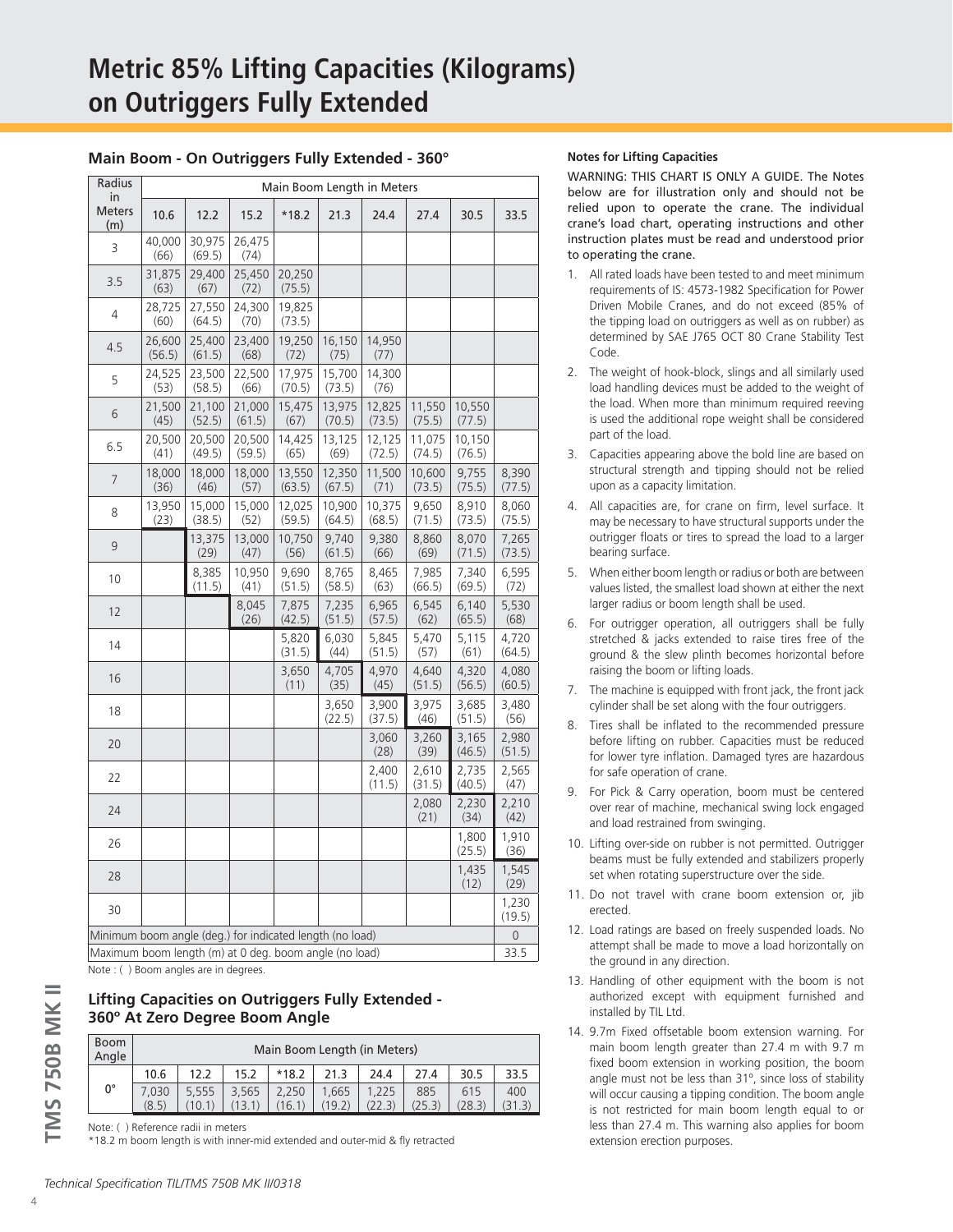# **9.7 m Fixed Length Lattice Extension on Outriggers Fully Extended-360º**

| Radius<br>(in Meters) | 0° Offset        | 15° Offset     | 30° Offset |  |
|-----------------------|------------------|----------------|------------|--|
| 9                     | $*4.475$<br>(78) |                |            |  |
| 10                    | 4.275<br>(77)    | *3.570<br>(78) |            |  |
| 12                    | 3.835            | 3.395          | $*2,800$   |  |
|                       | (74)             | (76)           | (78)       |  |
| 14                    | 3,445            | 3,210          | 2,730      |  |
|                       | (71.5)           | (73)           | (75.5)     |  |
| 16                    | 3,100            | 3,040          | 2,580      |  |
|                       | (68.5)           | (70.5)         | (72.5)     |  |
| 18                    | 2,720            | 2,895          | 2,455      |  |
|                       | (65.5)           | (67.5)         | (69.5)     |  |
| 20                    | 2,335            | 2,525          | 2,345      |  |
|                       | (62.5)           | (64)           | (66.5)     |  |
| 22                    | 1,995            | 2,175          | 2,235      |  |
|                       | (59)             | (61)           | (63.5)     |  |
| 24                    | 1,700            | 1,860          | 1,990      |  |
|                       | (55.5)           | (58)           | (60)       |  |
| 26                    | 1,430            | 1,570          | 1,690      |  |
|                       | (52)             | (54.5)         | (56.5)     |  |
| 28                    | 1,195            | 1,320          | 1,420      |  |
|                       | (48.5)           | (50.5)         | (53)       |  |
| 30                    | 980              | 1,090          | 1,175      |  |
|                       | (44.5)           | (47)           | (49)       |  |
| 32                    | 790              | 885            | 955        |  |
|                       | (40.5)           | (42.5)         | (45)       |  |
| 34                    | 610              | 690            | 745        |  |
|                       | (36)             | (38)           | (40)       |  |

#### **Main Boom (On Rubber) – Rear**

|                       | 10.6 m Boom         |               |  |  |  |  |
|-----------------------|---------------------|---------------|--|--|--|--|
| Radius<br>(in Meters) | Boom Over Rear only |               |  |  |  |  |
|                       | <b>Static</b>       | Up to 2 km/hr |  |  |  |  |
| 3                     | 10000               | 7000          |  |  |  |  |
| $\overline{4}$        | 9000                | 6500          |  |  |  |  |
| 5                     | 8000                | 6000          |  |  |  |  |
| 5.5                   | 7500                | 5500          |  |  |  |  |
| 6                     | 7000                | 5000          |  |  |  |  |
| 6.5                   | 6000                | 4500          |  |  |  |  |
| 7                     | 5500                | 3000          |  |  |  |  |
| 8                     | 4500                | 2000          |  |  |  |  |

Recommended Tyre Pressure – Front - 8.1 kg/cm2 Rear - 7.0 kg/cm2

|         | No Load Stability Data                         | Main Boom<br>33.5m |
|---------|------------------------------------------------|--------------------|
| Rear    | Min. boom angle (deg.) for<br>indicated length | $31^\circ$         |
| No Load | Max. boom length (m) at<br>0° boom angle       | 27 4m              |

NOTE: ( ) Boom angles are in degree.

\*The capacity is based upon the maximum boom angle.

# **Weight Reductions for Load Handling Devices (Approx.)**

| Hookblocks and Headache Ball     |          |  |  |  |  |  |
|----------------------------------|----------|--|--|--|--|--|
| 4 Sheave Hook block - 45T        | 500 kg   |  |  |  |  |  |
| Single Sheave Hook block - 15 MT | 418 kg   |  |  |  |  |  |
| Headache ball - 10 MT            | 227 kg   |  |  |  |  |  |
| 9.7m Fixed Extension             |          |  |  |  |  |  |
| *Stowed                          | 122 kg   |  |  |  |  |  |
| *Frected                         | 1,928 kg |  |  |  |  |  |

\*Reduction of main boom capacities

## **Hookblock Capacities and Weights – Tonnes**

| No of Falls         |      |      |      |      |      |      |       |      |
|---------------------|------|------|------|------|------|------|-------|------|
| Permissible Load    | 40.0 | 34.5 | 29.7 | 25.0 | 20.1 | 15.2 | 10.3  | 5.0  |
| Weight of Hookblock | U.5  | 0.5  | 0.5  | 0.5  | 0.5  | 0.5  | 0.418 | 0.22 |





Dimensions are for largest furnished hook block and headache ball with anti-two block activated.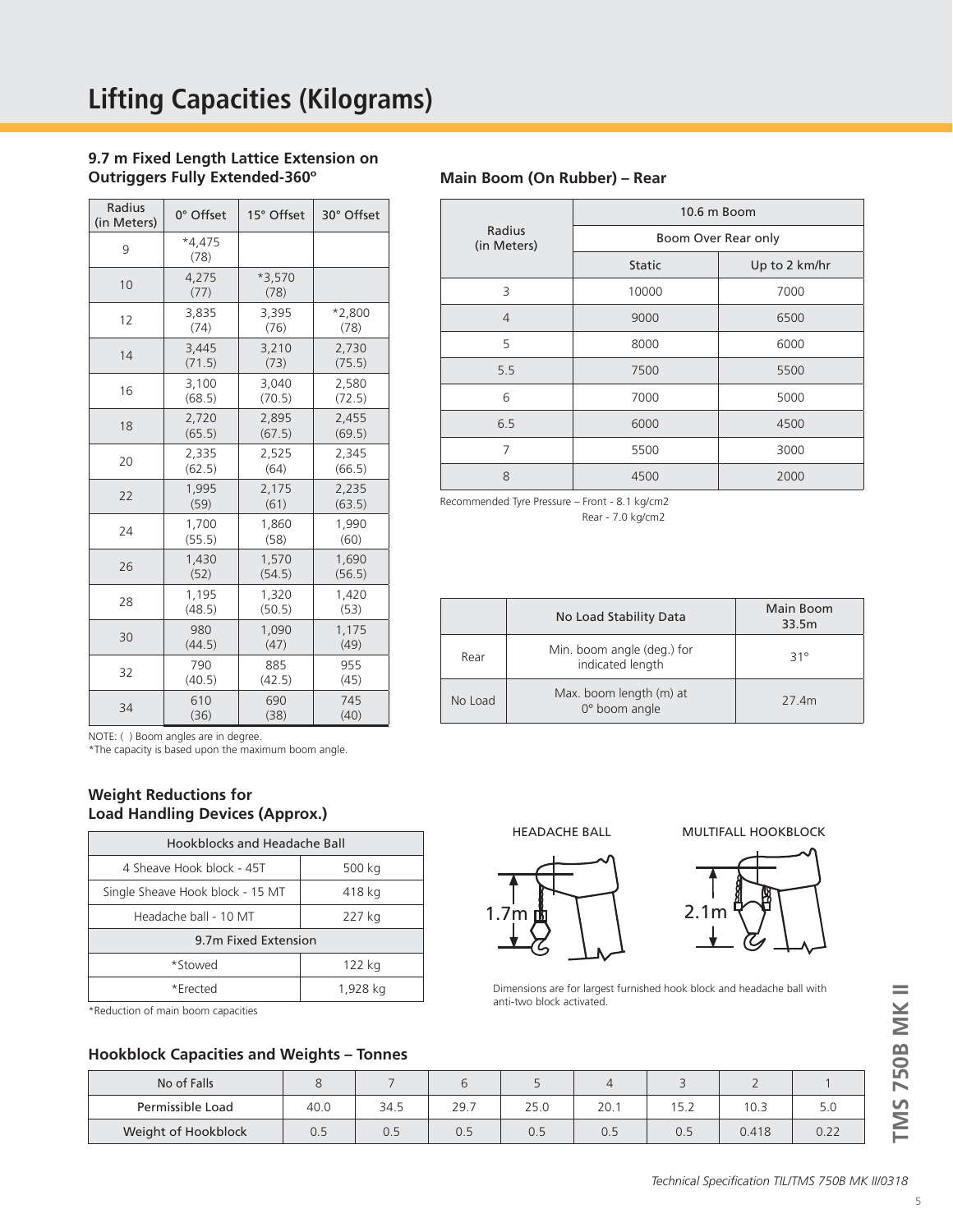# **Carrier Specification**

# **CARRIER**

8 x4 wheel right hand drive, purpose built heavy duty carrier frame of torsion box section with integral front & rear outrigger housing fabricated from high strength steel plates and sections.

# **OUTRIGGERS**

Hydraulically operated outrigger system, comprising four independently controlled hydraulic telescopic horizontal beams with vertical jacks for over side & over rear operation. Plus one vertical hydraulic jack mounted under front of carrier to permit 360° lifting duties. Outrigger hydraulic jacks are fitted with positive lock valves. Easy fit outrigger feet are provided with stowage facility on carrier.

# **OUTRIGGER CONTROLS**

Located in the superstructure cab on front dash panel, requires two hand operation. Crane level indicator adjacent to controls.

# **ENGINE**

Ashok Leyland H6 Series, 165 kW @ 2500 RPM, Max. Torque : 800 Nm @ 1700 - 1900 RPM Emission : BS III CEV

# **CLUTCH**

Dry single plate hydraulically operated servo assisted.

## **GEAR BOX**

Synchromesh, 9 forward & 1 reverse speed obtained via a single lever control.

### **DRIVE CONFIGURATION**

8 x 4

# **AXLES**

Front Axle – 2 beam type non-drive steer axles, leaf spring mounted in tandem.

Rear Axle  $-2$  Heavy duty, fully floating type with hub reduction, twin axle. Air operated inter axle differential lock. Mounted on specially designed rocker beam to allow maximum articulation on uneven ground.

# **STEERING**

Front axles, mechanical with hydraulic power assist controlled by steering wheel from driver's cab.

# **BRAKES**

Service – Air operated on all wheels by means of foot operated pedal in driver's cab.

Parking – Flick-valve operated, spring actuated pneumatically released brake on trailing front axle and leading rear axle.

## **FUEL TANK**

Capacity – 300 liters

#### **WHEELS & TYRES**

Tyres 11.00 x 20-16PR or 11.00R20-16PR single on front axles and twins on rear axles. Spare wheel (one) provided for front axle.

### **DRIVER'S CAB**

Two man design, steel construction full width cab with electric fan, interior light, horn, operating windows fitted with toughened glass. Two lockable doors, electric windscreen wiper in front of windscreen.

Upholstered and adjustable operator's seat. Automotive controls which include steering wheel, pedals for clutch, brake and accelerator.

# **INSTRUMENTATION**

Air pressure gauge, engine oil pressure gauge, fuel gauge, water temperature gauge, speedometer, voltmeter, tacho-hourmeter, warning lights and switches for control.

### **ELECTRICAL EQUIPMENT**

24-Volt starting and lighting system includes two combined dipping head lamps, side, rear and stop lamp, flashing direction indicator.

### **TOOL BOX**

Tool kit for normal maintenance.

### **MAXIMUM SPEED**

49 km/hr.

# **GROSS VEHICLE WEIGHT AND AXLE LOADS (approx)**

| Front Axles | $-11,110$ kg |
|-------------|--------------|
| Rear Axles  | $-22,910$ kg |
| GVW         | - 34,020 kg  |

# Optional Weights (approx.)

Fixed Lattice : 1000 kg Auxiliary Hoist : 700 kg

**TMS 750B MK II**

**TMS 750B MK II**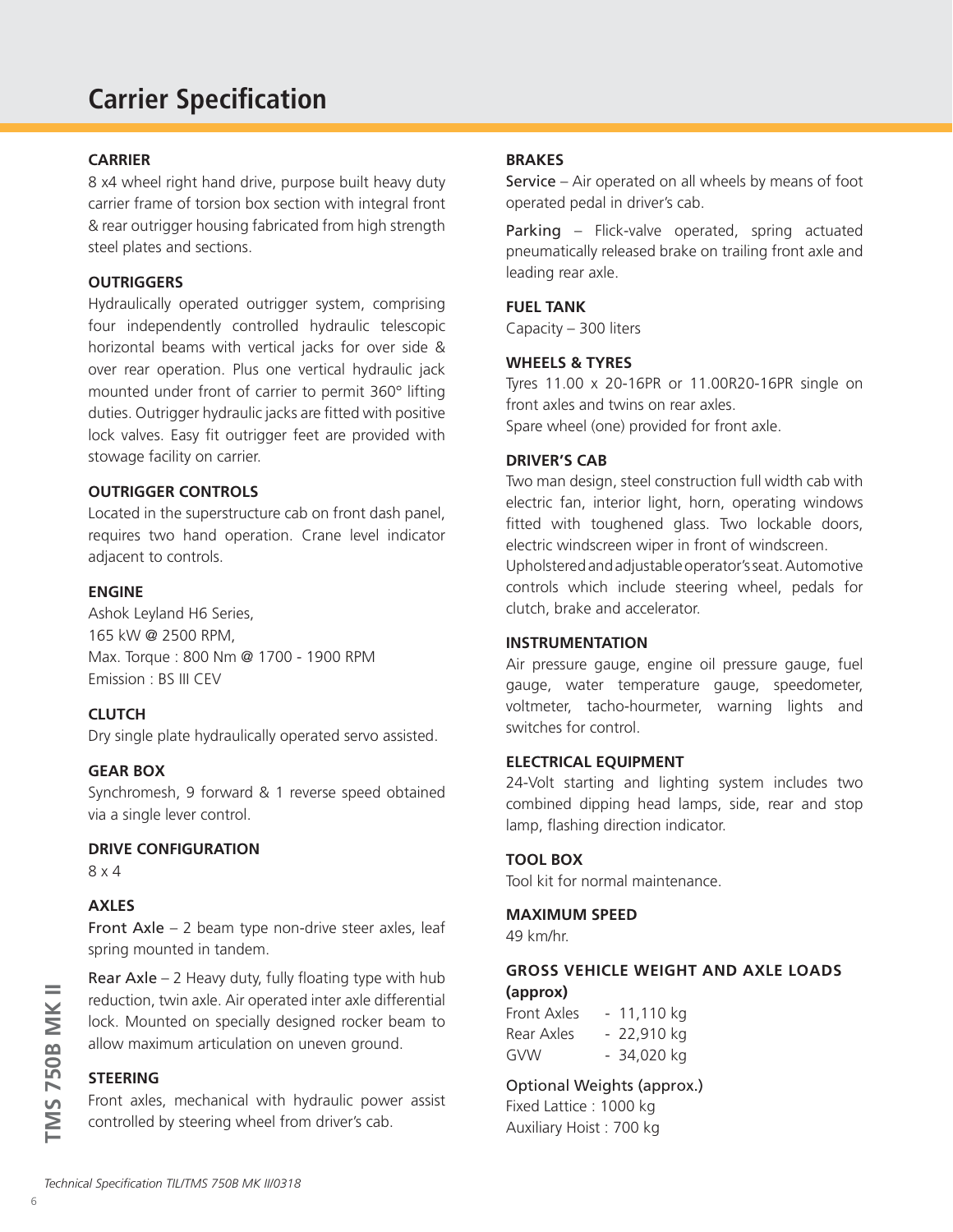# **G.A Drawing**



Dimensions in mm

Constant improvement and engineering progress make it necessary that we reserve the right to make specification, equipment and price changes without notice. The photographs/drawings in this document are just for Illustrative purpose which may include optional equipment and accessories, which can be provided at an additional cost on request.